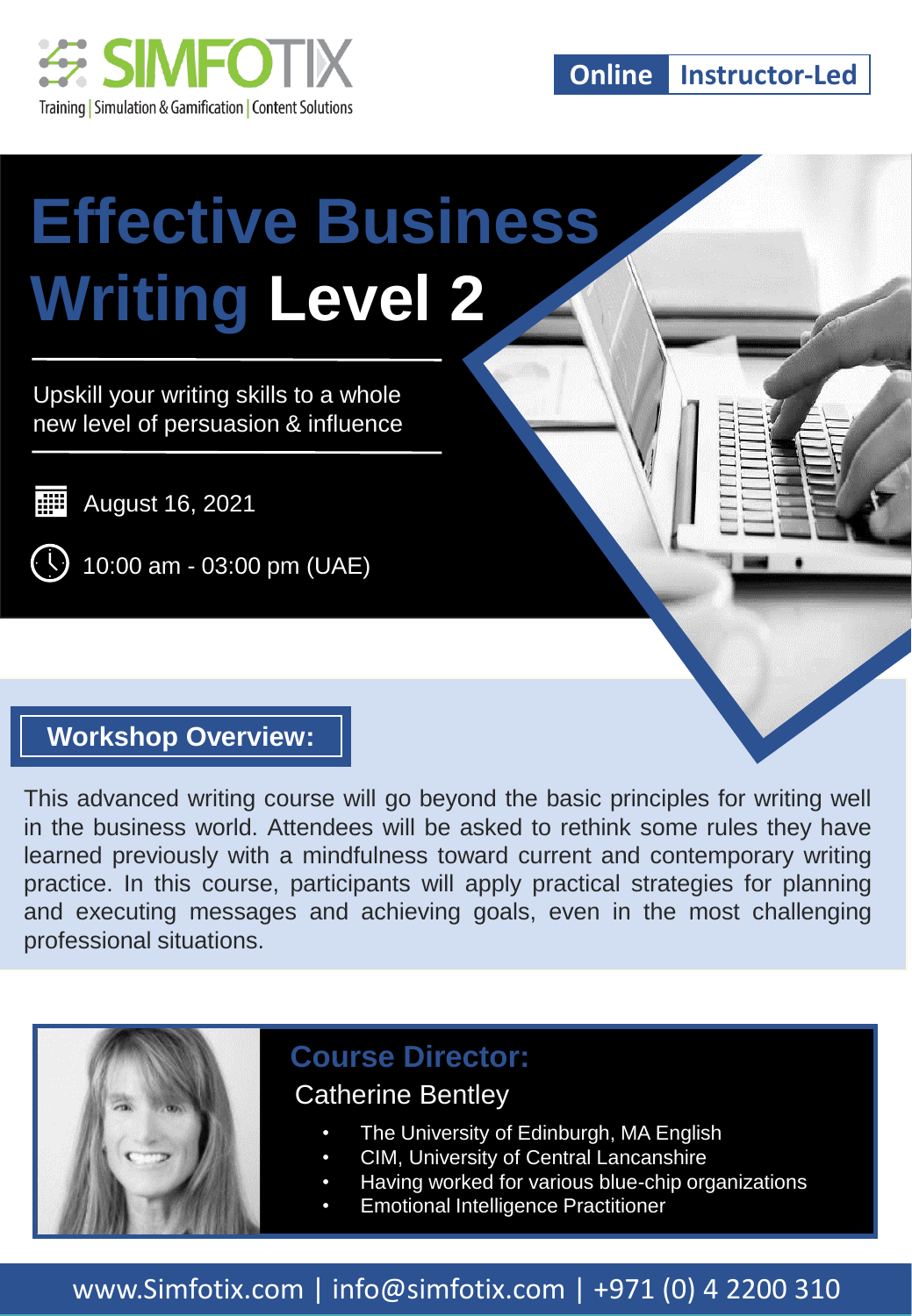#### **About SIMFOTIX**

SIMFOTIX is a trusted name in the executive education industry that offers cutting-edge corporate training programs. SIMFOTIX focuses on creating value for both learners and businesses through its varied program offerings. We, at Simfotix, hold unique expertise in developing our programs based on the design-learning concept that focuses on the key challenges of a learner and organization. Engagement, relevance, and effectiveness are the hallmarks of our learning solutions. So far, SIMFOTIX training programs are attended by over 5000 participants from over 1000 organizations operating MENAT region. Our clients regard their training experience with us inspiring and transformative.

On the e-learning front as well, SIMFOTIX offers courses that result in serious learning but in fun way, we adopt efficient gamification approach that is aligned with clear learning goals that L&D teams want to see as the achieved objectives. We also understand the ever-shifting corporate world challenges and even in online programs, we carry our legacy of quality, relevance, and impact that's why our programs are conducted by learned faculty comprised of global thought-leaders and top industry practitioners.

We also provide bespoke training solutions that are tailored and delivered in a way that it surpasses your expectations.

| 01                                   | 02                                  | 03                                     | 04                                    |
|--------------------------------------|-------------------------------------|----------------------------------------|---------------------------------------|
|                                      | <br>$\langle 1 \rangle$             | Ш                                      | - 6                                   |
| <b>SOFT SKILLS</b><br><b>COURSES</b> | <b>IT RELATED</b><br><b>COURSES</b> | <b>BANKING &amp;</b><br><b>FINANCE</b> | <b>GAMIFICATION</b><br><b>COURSES</b> |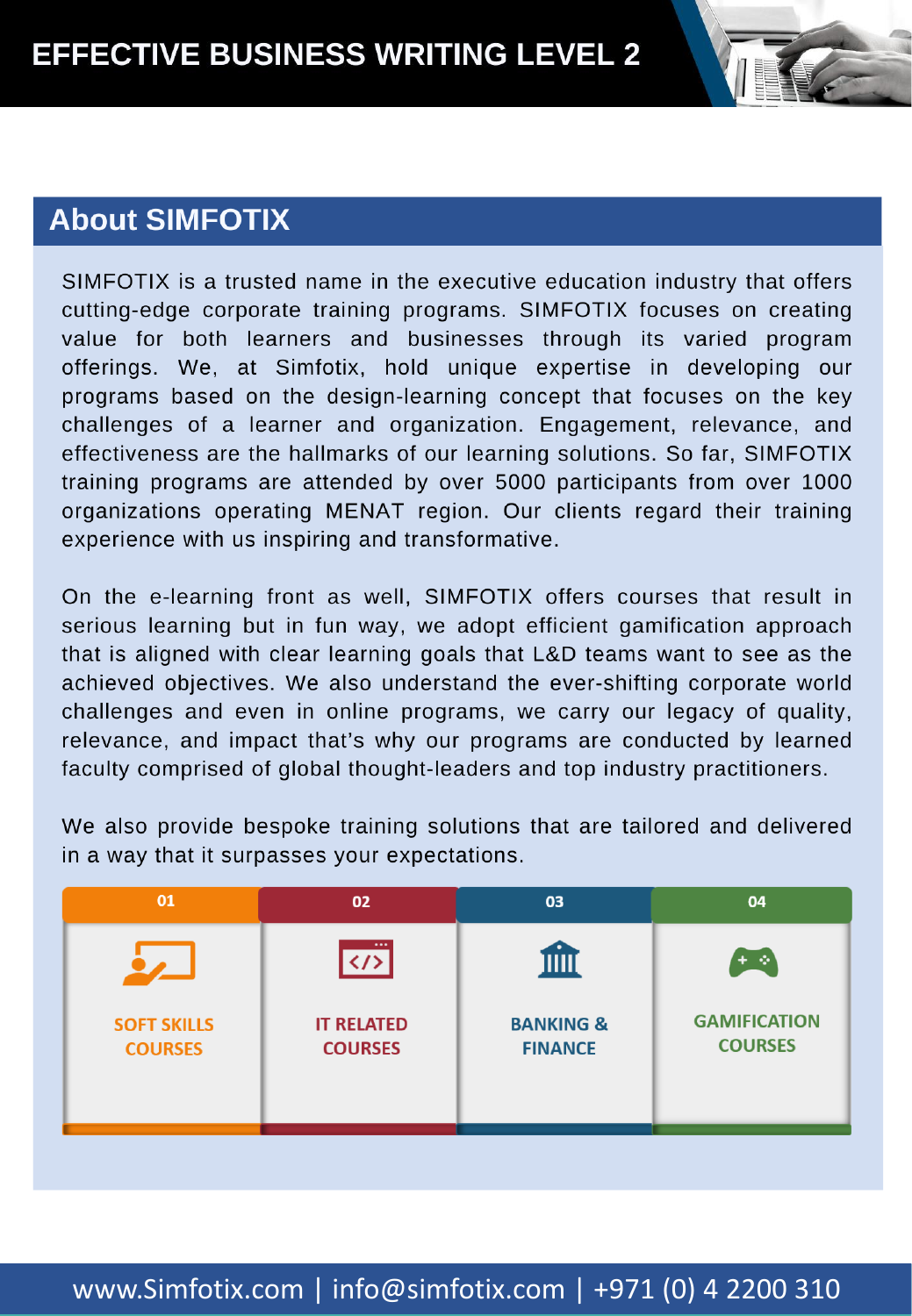# **Course Benefits**

- Individuals become better at written communication and their skills will reflect positively for your business
- More calibration and streamlining in writing in keeping with the brand values of your organization
- Greater credibility for the individual and the organisation
- Increased respect for your organization in the market
- The decrease in confusion over instructions and ambiguous written communication
- Market credibility increases because of stakeholder recommendations
- Improved individual performance and sense of esteem for the organization
- Better dispute management
- Lower attrition as individuals feel invested in, listened to, valued and motivated

#### **Who Should Attend**

- Secretaries of Presidents, Vice-presidents and Senior Management who may need to write communication for business every day
- Marketing and Sales managers deployed in content creation roles
- Administration executives responsible for online content creation and editing
- Executives who write emails and other communication on a daily basis
- Trainers, teaching staff, educators and administrators responsible for interacting with students and faculty
- Human Resource Managers, Executives and Leaders responsible for employee engagement, performance and organisational development
- Government officials responsible for communication and administration in government sectors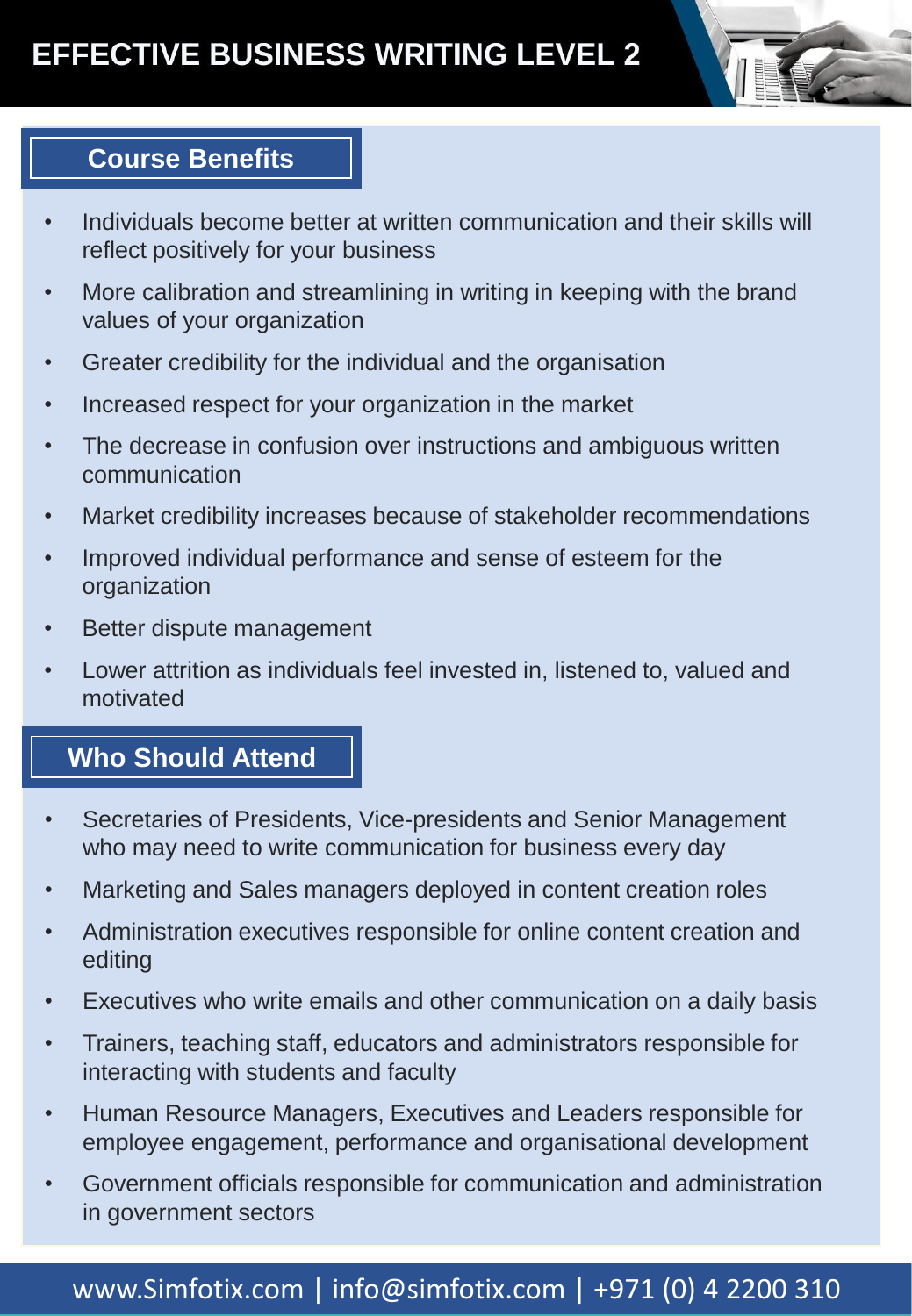

# **Course Outline**

# **01 Essential Building Blocks for Business Writing**

- **Plain English for outstanding communication**
	- Principles for appropriate word and phrase selection, placement, and active phrasing
	- Sentence and paragraph usage for credibility and results
	- Avoiding word redundancies being concise with word usage
- **Structure and Organisation: sentences/ paragraphs / punctuation**
- **Adopting the right style and tone**
- **Principles of Presentation** 
	- Layout to create the right first impression
	- **Consistency**
- **Process for effective writing:**
	- SAP analysis Subject, Audience, Purpose
	- Organising and Sequencing Content
	- **First Draft**
	- Edit

**Personal Action Plans**

# **02 Effective Business Emails**

#### **Detailed treatment of all aspects of business email writing:**

- **Templates**
- Layout and presentation
- **Protocols**
- Power of Language in emails
- Negotiation by Email the key principles

#### **Personal Action Plans**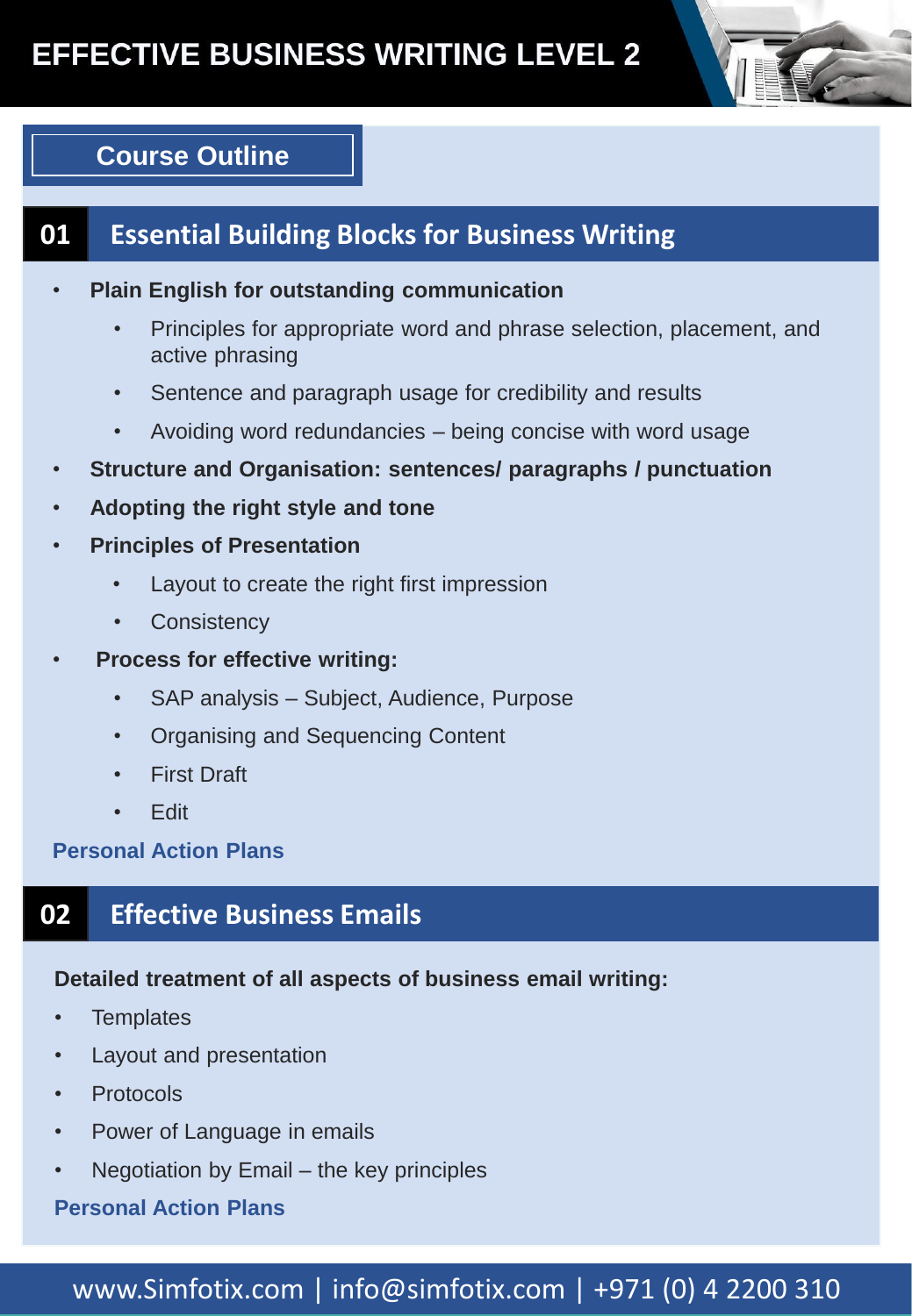# **EFFECTIVE BUSINESS WRITING LEVEL 2**

# **Course Outline**

# **03 Business Report Writing**

- **Definition of Business Reports**
- **Determining the objectives of Business Reports**
- **Types of Business Reports:**
	- Formal /Short Formal
	- Memo / Letter
- **Key elements & features of Business Reports**
- **Language and style for report writing**
- **Templates for Business Reports**

**Personal Action Plans** 

# **04 Business Brief Writing**

- **Definition of Business Brief Reports**
- **Principles & protocols**
- **Types of Business Briefs:**
	- General Information Dissemination
	- Manual / Instruction
	- Request for action / service
- **Key elements & features of Business Briefs**
- **5-step process for effective Business Brief writing**
- **Language and style for Business Brief writing**
- **Templates for Business Briefs**

**Personal Action Plans**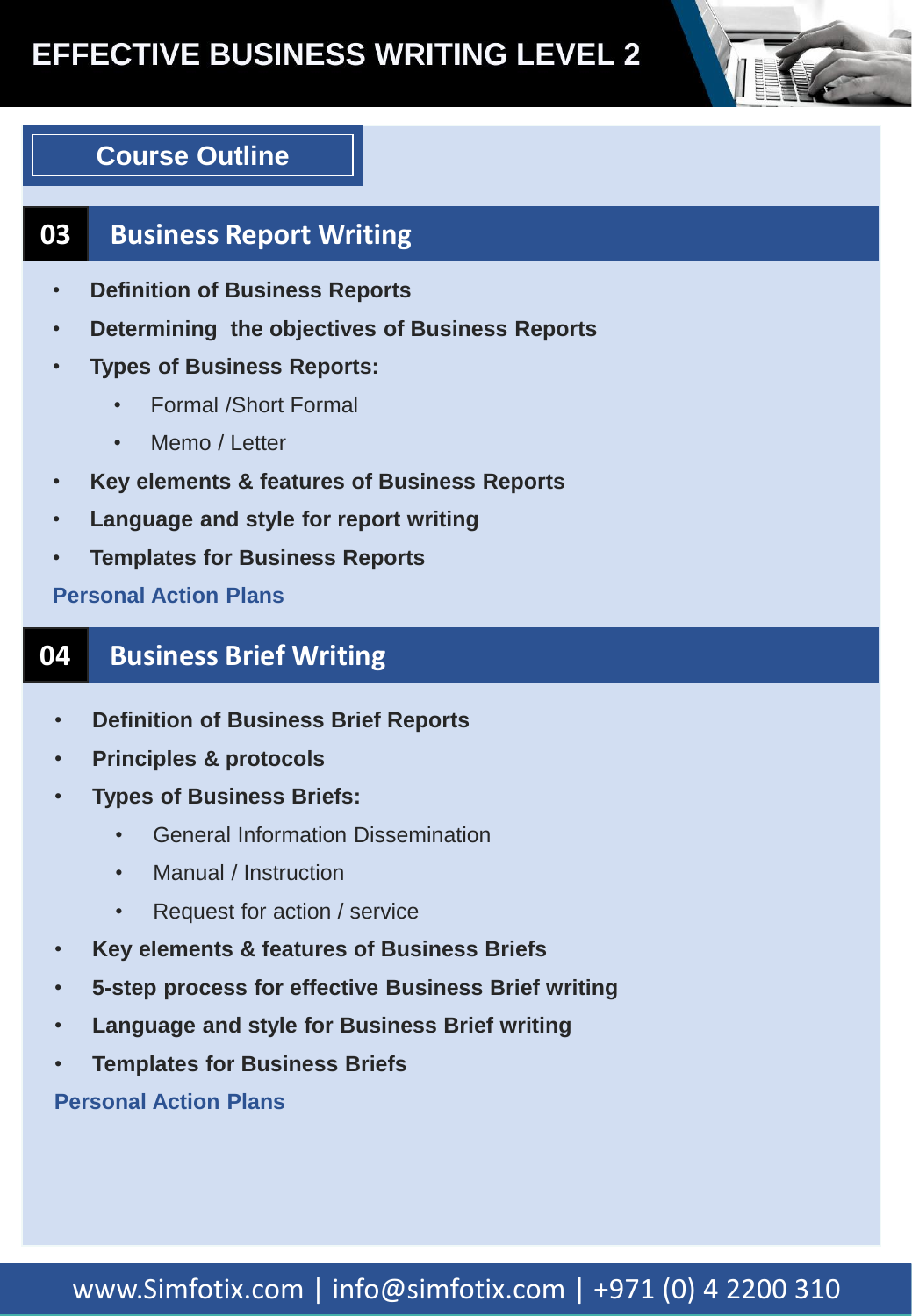

# **About the Trainer**



#### **Catherine Bentley**

- The University of Edinburgh, MA English
- CIM, University of Central Lancanshire
- Having worked for various blue-chip organizations
- Emotional Intelligence Practitioner

Catherine has a wealth of experience in learning and development. Prior to her time in the Middle East, Catherine spent 15 years in the UK Financial Services industry working in marketing and business management roles for a number of blue-chip organisations, including Royal and Sun Alliance, MBNA and Royal Bank of Scotland.

Proven track record in Business Management, Marketing Strategy, Recruitment and Training & Development to Executive and Senior Management levels within Multinational, Enterprise and SME organisations. A results-driven and energetic achiever, committed to wide-ranging challenges and adept at achieving results through engaging and motivating teams and individuals.

#### **Training & Facilitations**

- Coached Financial Services Executive Board Members in Business Planning and Communication Skills.
- Coached over 100 senior executives of a high profile Middle East bank in the development and application of Emotional Intelligence competencies to enhance team performance.
- Coached Emirati professionals in Professional Presence to prepare for career fast-tracking
- Designed and delivered tailored a range of soft skills development programmes for Hospitality and Healthcare Sector Clients
- Coached a Leading Medical Practitioner Executive Team through significant business & operational change processes to develop leadership & team skills

#### **Some of the Recent Clients She Handled**

Pepsi, Petrofac, Accor Hotels, Commercial Bank (Qatar), Cartier, Cardinal Health, ENGIE, Hamad Medical Corporation, IWC Shaffhausen, Jumeirah Group, Rixos Hotels & Resorts, Richemont, Roche Diagnostics, Sehteq, VFS Global and others.